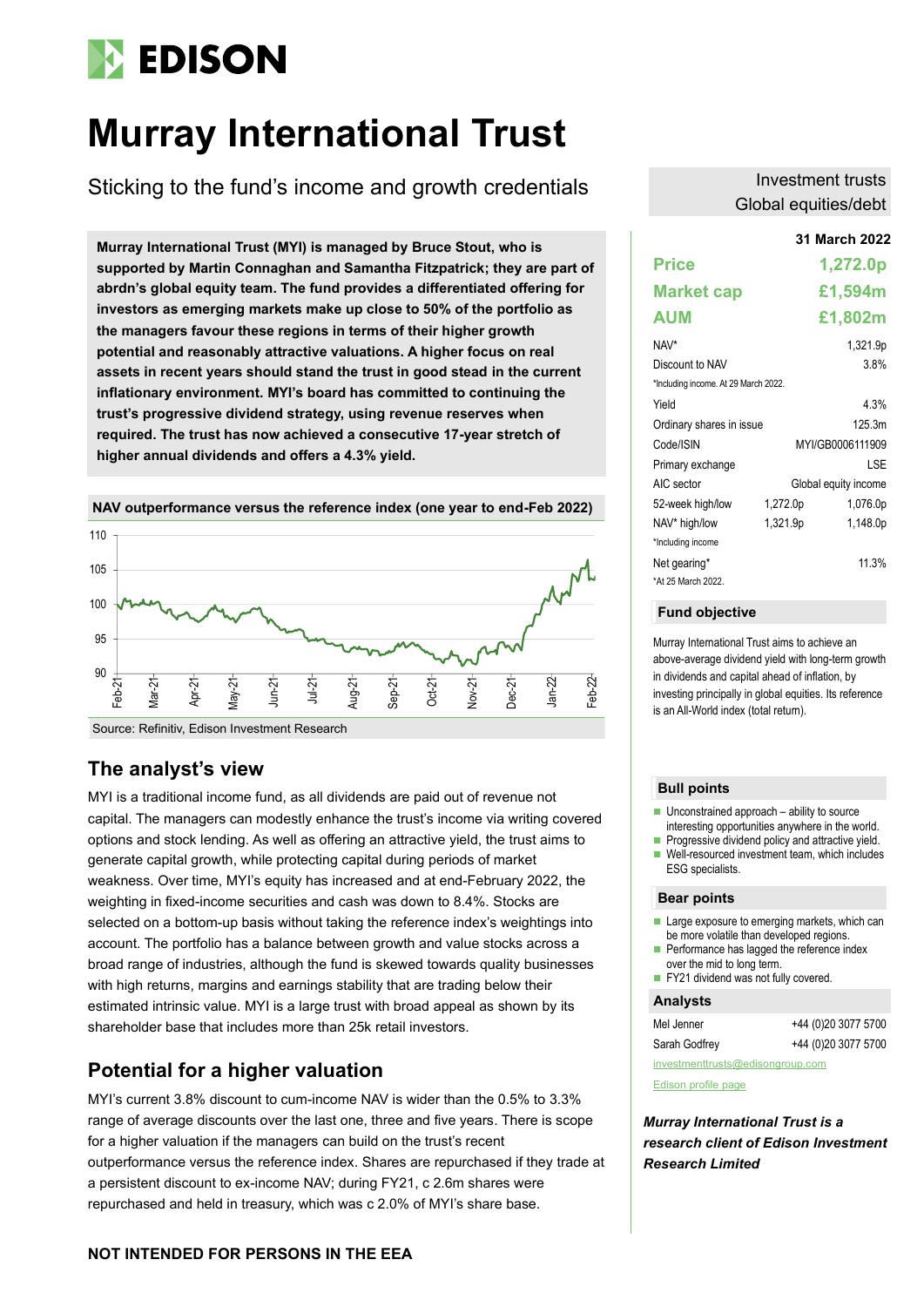

### **Market outlook: Seeking quality in an uncertain world**

Although global stocks have underperformed the UK market recently, as shown in Exhibit 1 (lefthand side), over the long term, investors have been richly rewarded by investing overseas versus domestically. The current economic climate is uncertain and many market participants have never experienced a period of sustained inflation, which has been exacerbated by the Russian invasion of Ukraine. Interest rates are moving higher as central banks attempt to combat the effects of higher costs. This is a very different investment backdrop compared to the last several years when stock markets were supported by loose monetary policies, so investors should brace themselves for potentially further share price volatility. In such an environment, a focus on reasonably priced highquality companies with pricing power may well be beneficial.



Source: Refinitiv, Edison Investment Research. Note: Valuation data at 30 March 2022.

### **The fund manager: abrdn**

### **The managers' view: Continuing to favour emerging markets**

Stout and Connaghan have summarised MYI's FY21 results (ending 31 December). Connaghan started by highlighting the collapse in bond yields over the last 25 years, which has led to a lack of appetite for income funds as investor preference has been for capital growth rather than income; however, MYI has continued to focus on income. One of the trust's key performance indicators is to grow its annual dividend above the rate of UK inflation, which has been achieved in 15 of last 17 years; 2021 was not one of these as the Retail Price Index reached 7.5% by the end of the year. While MYI's 2021 NAV total return of 14.1% did not keep pace with the reference index, the manager says the result was 'solid' and ranked in the trust's top half of returns over the last 20 years. Stout explains the structure of MYI's portfolio has changed. A dividend recession in the early 2000s meant the trust's dividend was uncovered between 2000 and 2004. He says this was a very difficult time and the fund had to have a disproportionately high UK exposure to generate a sufficient level of income; however, the UK weighting has declined from c 46% to c 6%, and MYI now has a fully diversified portfolio. The manager adds that recent increases in the trust's income is leading to an improved dividend coverage ratio. Stout notes that over the long term, the trust's annual dividend growth has exceeded the rate of UK inflation. He highlights that not only does MYI have the second highest dividend yield in the AIC global equity income sector, but some of its peers pay dividends out of capital so the manager questions if these really are income funds; 'this is not how MYI operates', he adds.

Connaghan suggests there is an investor perception that MYI has a value-centric portfolio. However, there is a barbell approach; while there are inexpensive energy and tobacco companies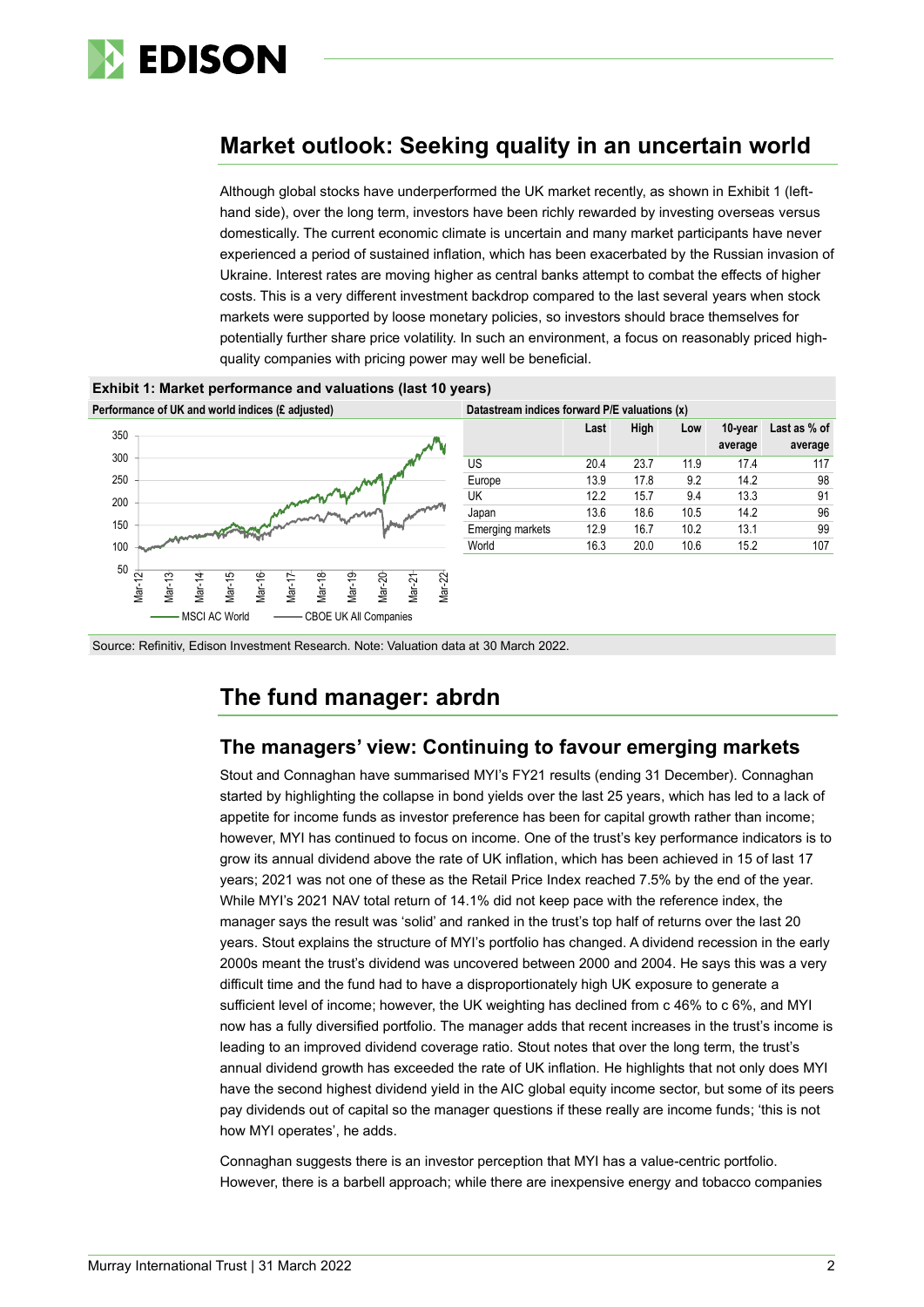

there are a broad range of other areas within the fund including technology, real estate and pharma companies. The manager says that he and his colleagues are always looking for ways to diversify the portfolio, while satisfying MYI's capital growth and income mandates. Connaghan comments that in terms of style, one would expect MYI to be heavily skewed towards dividend yield, which it is. It is not heavily skewed for or against value and growth style metrics, as the managers cannot predict whether growth or value stocks will lead the stock market and how long these trends will continue. However, Connaghan stresses that MYI is skewed towards quality metrics: high returns (on equity, invested capital and assets), robust operating margins and earnings growth stability.

As well as capital growth, the manager says there is a focus on capital preservation. Data from MYI show that over the 19 years to end-January 2022, the trust has outperformed by c 70bp per month in the 78 months when global markets declined and underperformed by c 20bp per month in the 150 months when the market rallied (NAV gross of fees). Average portfolio turnover over the last five years was c 12% pa but was higher in 2020 (19%) due to stock market volatility. For 2022, Connaghan expects a higher-than-average level of portfolio activity to take advantage of market volatility to invest in companies that can be held for the long term.

Stout comments that the investment backdrop has changed. In recent years, the three managers have focused on real assets as they believe that inflation will be an important part of the investment landscape; inflation is now widespread, not just in commodity prices and has spread into wages. The manager opines that if inflation persists over the next three to four years, market participants will require a different set of investment skills. They will need to make a detailed assessment of how individual businesses are affected by higher wage and input costs and whether these can be passed on to their customers. 'This is a very different operating environment than corporates have been used to', says Stout. He highlights that MYI wants to be as differentiated and as diverse as possible, invested in a range of business models. The manager comments that most countries and companies have accumulated large amounts of debt, which will provide a growth headwind in a rising interest rate environment. Stout notes that COVID-19 vaccination rates have increased meaningfully in emerging markets, which he says has led to high levels of pent-up demand. This bolsters his long-held view that in coming years, economic growth will be considerably higher in emerging compared with developed markets.

### **Current portfolio positioning**

|                                        |             |                    | Portfolio weight % |                   |  |  |
|----------------------------------------|-------------|--------------------|--------------------|-------------------|--|--|
| Company                                | Country     | <b>Sector</b>      | 28 February 2022   | 28 February 2021* |  |  |
| Grupo Aeroportuario del Sureste (ASUR) | Mexico      | <b>Industrials</b> | 4.2                | 4.5               |  |  |
| <b>Taiwan Semiconductor</b>            | Taiwan      | Technology         | 4.1                | 4.7               |  |  |
| <b>GlobalWafers</b>                    | Taiwan      | Technology         | 3.1                | 3.5               |  |  |
| <b>CME</b>                             | US          | <b>Financials</b>  | 3.0                | 3.0               |  |  |
| <b>Philip Morris</b>                   | US          | Consumer goods     | 3.0                | 2.6               |  |  |
| <b>Broadcom</b>                        | US          | Technology         | 3.0                | 2.5               |  |  |
| AbbVie                                 | US          | Healthcare         | 2.8                | N/A               |  |  |
| Unilever                               | UK          | Consumer goods     | 2.4                | N/A               |  |  |
| Samsung Electronics                    | South Korea | Technology         | 2.3                | 2.8               |  |  |
| <b>Verizon Communications</b>          | US          | Telecommunications | 2.3                | 2.4               |  |  |
| Top 10 (% of portfolio)                |             |                    | 30.2               | 31.7              |  |  |

#### **Exhibit 2: Top 10 holdings (at 28 February 2022)**

Source: MYI, Edison Investment Research. Note: \*N/A where not in end-February 2021 top 10.

At end-February 2022, MYI held 73 positions: 53 equities and 20 fixed income securities (the board requires a total number of holdings between 45 and 150). The top 10 made up 30.2% of the fund, which is a modestly lower concentration compared with 31.7% a year earlier; eight positions were common to both periods. Connaghan says this list illustrates the barbell approach with a diverse set of companies, all of which are well managed and provide good dividend yields. The active share at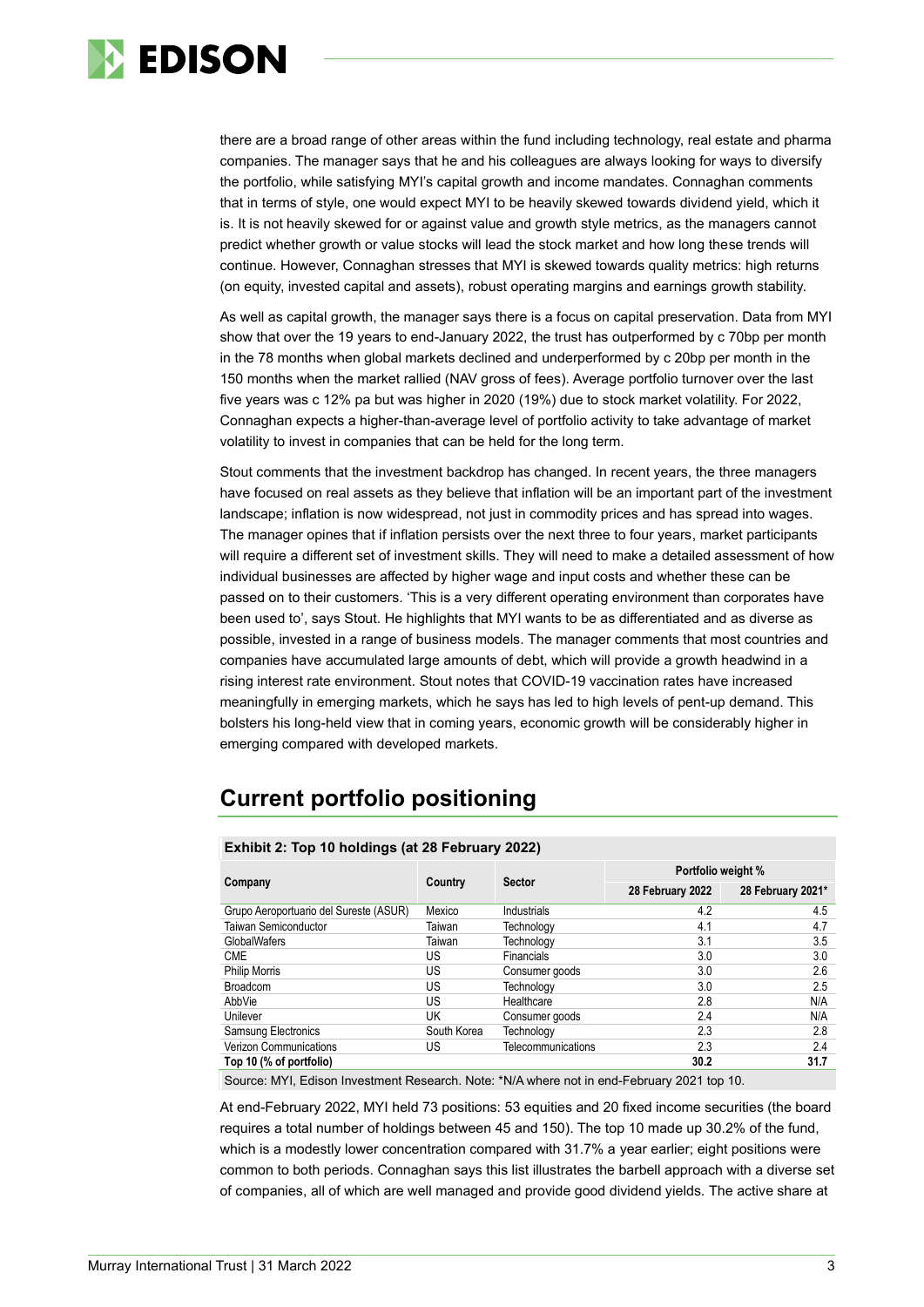

end-February 2022 was 93.2% (a measure of how a portfolio differs from an index – 0% is full replication and 100% is no commonality).

MYI's geographic exposure is shown below in Exhibit 3. Over the 12 months to end-February 2021 there was 2.6pp shift from bonds/cash into equities, with the largest total weighting changes (equities and bonds/cash) being a higher weighting to North America (+2.8pp) and a lower exposure to Asia Pacific ex-Japan (-2.7pp). The trust's emerging market bond exposure was a negative contributor to fund performance in FY21; exposure was reduced last year and this has continued in 2022.

|                       | <i>,</i>                    |                             |             |
|-----------------------|-----------------------------|-----------------------------|-------------|
|                       | Portfolio end-February 2022 | Portfolio end-February 2021 | Change (pp) |
| <b>Equities</b>       |                             |                             |             |
| Asia Pacific ex-Japan | 27.5                        | 29.2                        | (1.7)       |
| North America         | 27.2                        | 24.4                        | 2.8         |
| Europe ex-UK          | 18.6                        | 16.5                        | 2.1         |
| Latin America & EM    | 11.8                        | 12.7                        | (0.9)       |
| UK                    | 5.5                         | 5.8                         | (0.3)       |
| Africa                | 1.0                         | 0.4                         | 0.6         |
|                       | 91.6                        | 89.0                        | 2.6         |
| Bonds/cash            |                             |                             |             |
| Latin America & EM    | 3.7                         | 4.6                         | (0.9)       |
| Asia Pacific ex-Japan | 3.0                         | 4.0                         | (1.0)       |
| Africa                | 0.9                         | 1.0                         | (0.1)       |
| UK                    | 0.4                         | 0.5                         | (0.1)       |
| Europe ex-UK          | 0.3                         | 0.8                         | (0.5)       |
| Cash                  | 0.1                         | 0.1                         | 0.0         |
|                       | 8.4                         | 11.0                        | (2.6)       |
| <b>Total</b>          |                             |                             |             |
| Asia Pacific ex-Japan | 30.5                        | 33.2                        | (2.7)       |
| North America         | 27.2                        | 24.4                        | 2.8         |
| Latin America & EM    | 15.5                        | 17.3                        | (1.8)       |
| Europe ex-UK          | 18.9                        | 17.3                        | 1.6         |
| UK                    | 5.9                         | 6.3                         | (0.4)       |
| Africa                | 1.9                         | 1.4                         | 0.5         |
| Cash                  | 0.1                         | 0.1                         | 0.0         |
|                       | 100.0                       | 100.0                       |             |

Source: MYI, Edison Investment Research. Note: EM: emerging markets. Numbers subject to rounding.

One of MYI's relatively new holdings is **Enbridge**, which is a Canadian multinational pipeline company that transports 20% of the oil and 25% of the natural gas in North America. It has stable revenues with 95% take-or-pay contracts. The manager reports that while the oil price declined during the COVID-19 pandemic, Enbridge's EBITDA remained stable and the company generates high returns. Another addition to the portfolio is Finland-based **Nordea Bank**, which has a mid- to high-teens Tier 1 capital ratio. It has a strong banking franchise in the Nordic region and a growing wealth management business. The position in **Japan Tobacco** was sold; MYI's tobacco exposure has reduced as the manager seeks higher yielding stocks.

In February 2022, two new positions were initiated following market weakness. The manager says that German industrial **Siemens** is very well positioned to benefit from capital investment in automation and digital factories and Dutch firm **BE Semiconductor** is a leading manufacturer of semiconductor equipment. These were funded by taking some profits in Sociedad Química y Minera de Chile and CME plus the divestment of some Indian corporate bonds.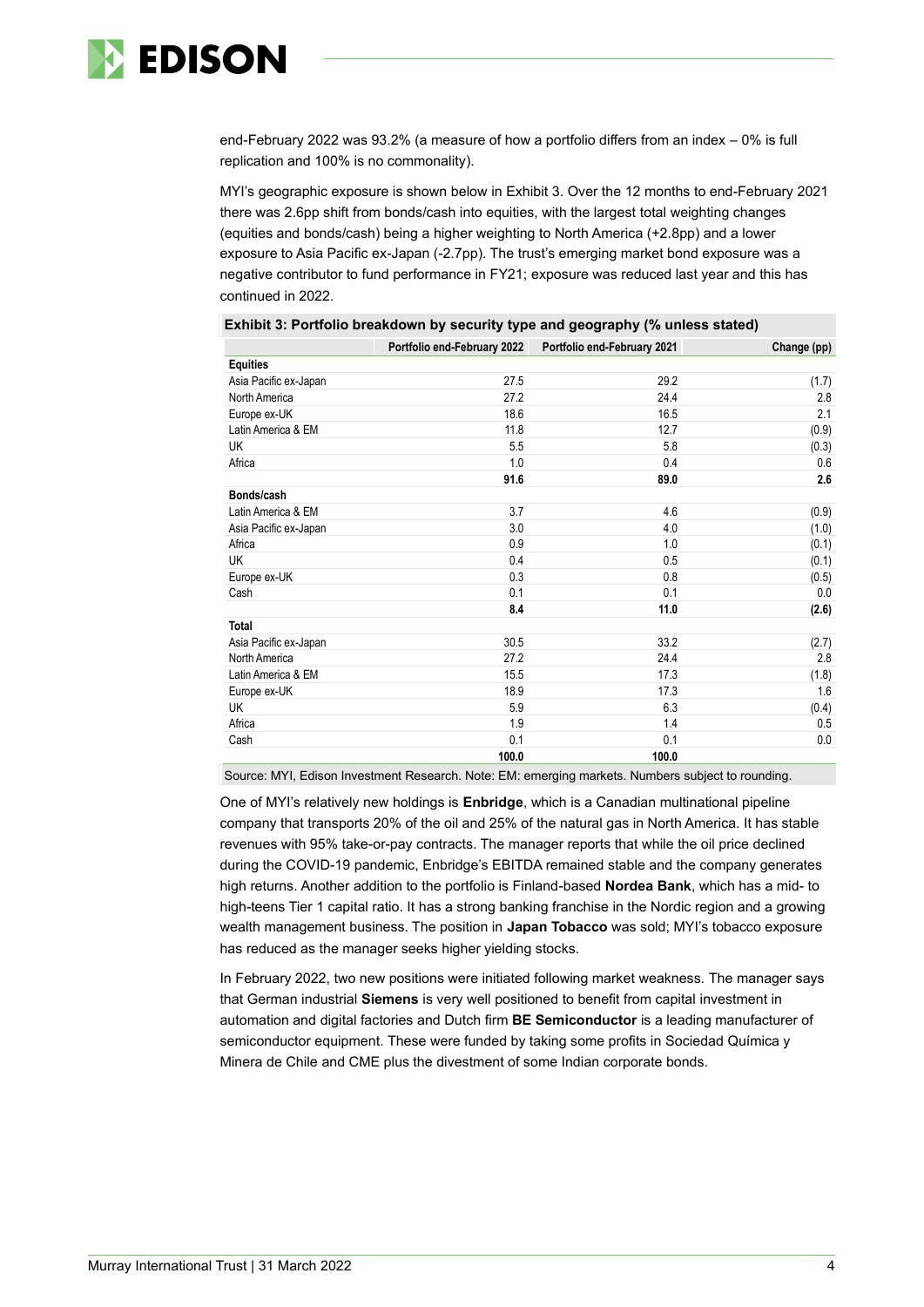

### **Performance: Relative results are improving**

#### **Exhibit 4: Five-year discrete performance data**

| 12 months ending | Share price<br>$(\%)$ | <b>NAV</b><br>(%) | Index*<br>(%) | <b>CBOE UK AII</b><br>Companies (%) | UK (%) | MSCI World ex- MSCI AC World<br>(%) |
|------------------|-----------------------|-------------------|---------------|-------------------------------------|--------|-------------------------------------|
| 28/02/18         | 8.9                   | 4.0               | 6.7           | 4.4                                 |        | 7.8                                 |
| 28/02/19         | (0.5)                 | (1.7)             | 2.9           | 1.6                                 | 3.3    | 3.3                                 |
| 29/02/20         | (5.8)                 | 1.6               | 4.8           | (2.1)                               | 9.4    | 8.8                                 |
| 28/02/21         | 8.9                   | 9.2               | 15.8          | 2.8                                 | 20.5   | 19.6                                |
| 28/02/22         | 14.2                  | 16.5              | 12.5          | 16.7                                | 12.5   | 12.8                                |

Source: Refinitiv. Note: All % on a total return basis in pounds sterling. \*Index is 40% UK and 60% World ex-UK until 27 April 2020 and a broad global index thereafter.

#### **Exhibit 5: Investment trust performance to 28 February 2022**



Source: Refinitiv, Edison Investment Research. Note: Three, five and 10-year performance figures annualised.

In FY21 (ending 31 December), MYI's NAV and share price total returns of +14.1% and +7.2% respectively lagged the reference index's +20.0% total return. By sector, the best absolute total returns were technology (+22.8%) and basic materials (+16.8%), while the only negative return was real estate (-7.5%).

At the individual stock level, the best contributors to MYI's relative performance were US semiconductor manufacturer Broadcom (+0.97pp), South African multinational mobile telecom operator MTN (+0.59pp) and Canadian fertiliser producer Nutrien (+0.47pp). The largest detractors were Chinese insurer Ping An Insurance (-1.10pp), Brazilian bank Banco Bradesco (-0.84pp) and UK consumer goods company Unilever (-0.81pp). MYI's currency exposure is unhedged; it was a headwind to the fund's performance in FY21; although, over the long term, having a globally diversified portfolio is a natural hedge, explains Stout.

| Exhibit 6: Share price and NAV total return performance, relative to indices (%) |  |  |  |
|----------------------------------------------------------------------------------|--|--|--|
|                                                                                  |  |  |  |

|                                         |     | One month Three months | Six months | One year | Three years | <b>Five years</b> | 10 years |
|-----------------------------------------|-----|------------------------|------------|----------|-------------|-------------------|----------|
| Price relative to index                 | 4.2 | 15.6                   | 9.8        | 1.6      | (14.1)      | (15.3)            | (31.0)   |
| NAV relative to index                   | 3.2 | 12.9                   | 10.3       | 3.6      | (5.2)       | (11.7)            | (23.3)   |
| Price relative to CBOE UK All Companies | 1.4 | 4.7                    | 3.5        | (2.1)    | (0.2)       | 1.9               | (3.0)    |
| NAV relative to CBOE UK All Companies   | 0.5 | 2.3                    | 3.9        | (0.2)    | 10.1        | 6.2               | 8.0      |
| Price relative to MSCI World ex-UK      | 4.2 | 15.6                   | 9.8        | 1.6      | (21.0)      | (23.4)            | (43.0)   |
| NAV relative to MSCI World ex-UK        | 3.2 | 12.9                   | 10.3       | 3.6      | (12.8)      | (20.2)            | (36.6)   |
| Price relative to MSCI AC World         | 4.0 | 15.0                   | 9.4        | 1.3      | (20.1)      | (22.3)            | (41.0)   |
| NAV relative to MSCI AC World           | 3.0 | 12.4                   | 9.8        | 3.3      | (11.9)      | (19.1)            | (34.3)   |
|                                         |     |                        |            |          |             |                   |          |

Source: Refinitiv, Edison Investment Research. Note: Data to end-February 2022. Geometric calculation.

MYI is performing relatively better in an environment where growth stocks have come under pressure in the face of rising interest rates, which reduces the present value of their future cash flows. Over the last decade, investors have generally favoured growth stocks, whereas value/cyclical names have lagged considerably. The trust has meaningfully outpaced its reference index over the last three months, which has helped its one-year relative performance; however,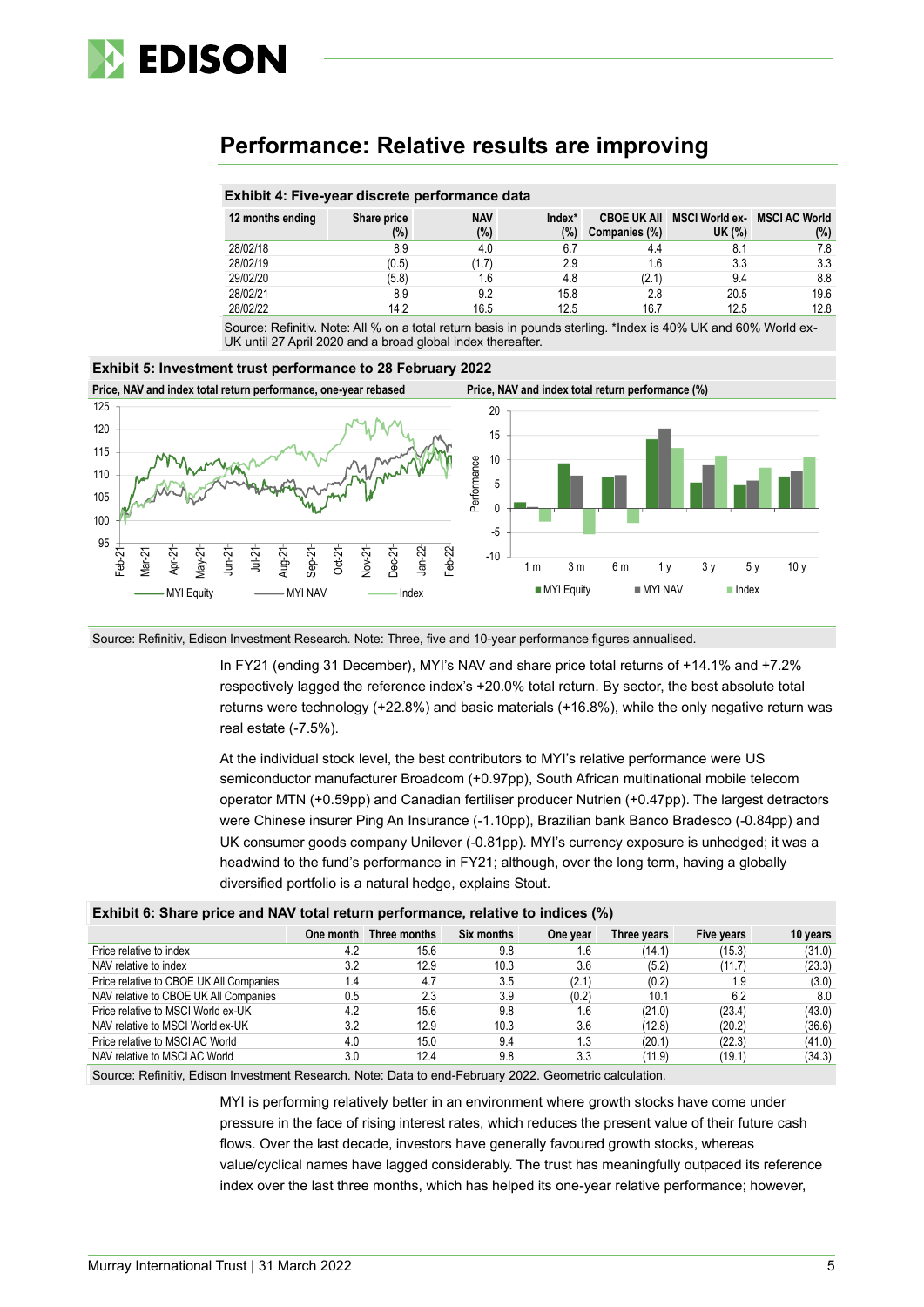

MYI's performance still lags over the longer time periods shown. So far this year, areas that have contributed positively to the trust's performance include mining, pipeline and telecom stocks, while technology and some of MYI's industrial holdings have been negative contributors.

Compared with the broad UK market, the trust's NAV has outperformed over all periods shown, apart from modest underperformance over the last year, illustrating the potential benefits of investing overseas, when UK shares are underperforming.

Stout considers the reference index is irrelevant to MYI's shareholders as they seek real income growth. He believes the current reference index keeps things simple but does not reflect what MYI Is aiming to achieve. The manager notes the trust has more than 25k individual investors who like the team's investment approach and often contrarian views.



**Exhibit 7: NAV total return performance relative to index over three years**

Source: Refinitiv, Edison Investment Research

### **Peer group comparison**

MYI is considerably larger than its six peers in the AIC global equity income sector. The seven funds have a variety of different mandates; for example, MYI is differentiated by a c 50% exposure to emerging markets and its fixed-income holdings. Its relative performance has improved over the last 12 months as investors' preference for growth stocks have waned in the face of rising interest rates. MYI's NAV total return ranks second over the last year and is 4.8pp higher than the mean, although its returns are below average over the other periods shown ranking sixth over the last three, five and 10 years.

The trust's discount is below average in a group where two funds are trading at a premium and one has a noticeably wide discount. MYI has a competitive ongoing charge, ranking second (no performance fee is payable) and it has the highest level of gearing. The trust has the secondhighest dividend yield, which is 0.6pp above the mean.

| % unless stated                       | <b>Market</b><br>cap £m | <b>NAV TR</b><br>year | <b>NAV TR</b><br>3 year | <b>NAV TR</b><br>5 year | <b>NAV TR</b><br>10 year | <b>Discount</b><br>(cum-fair) | Ongoing<br>charge | Perf.<br>fee | Net<br>gearing | <b>Dividend</b><br>yield (%) |
|---------------------------------------|-------------------------|-----------------------|-------------------------|-------------------------|--------------------------|-------------------------------|-------------------|--------------|----------------|------------------------------|
| Murray International                  | 1.594.2                 | 17.2                  | 32.2                    | 34.3                    | 121.2                    | (4.4)                         | 0.6               | <b>No</b>    | 112            | 4.3                          |
| Henderson International Income        | 341.5                   | 11.9                  | 32.7                    | 44.1                    | 183.6                    | (6.2)                         | 0.8               | No           | 104            | 4.1                          |
| Invesco Perp Select Global Equity Inc | 59.1                    | 14.6                  | 39.1                    | 49.1                    | 205.6                    | (5.8)                         | 0.8               | No           | 107            | 3.0                          |
| JPMorgan Global Growth & Income       | 764.8                   | 18.5                  | 71.8                    | 78.6                    | 274.6                    | 3.4                           | 0.5               | No           | 100            | 3.6                          |
| Majedie Investments                   | 104.7                   | (7.3)                 | (6.3)                   | (5.3)                   | 65.5                     | (23.1)                        |                   | Yes          | 111            | 5.8                          |
| Scottish American                     | 900.6                   | 15.0                  | 47.5                    | 69.0                    | 202.1                    | 1.3                           | 0.6               | No           | 109            | 2.5                          |
| Securities Trust of Scotland          | 228.4                   | 16.6                  | 40.6                    | 52.6                    | 176.3                    | (1.7)                         | 0.9               | No           | 106            | 2.4                          |
| Average                               | 570.5                   | 12.4                  | 36.8                    | 46.1                    | 175.6                    | (5.2)                         | 0.8               |              | 107            | 3.7                          |
| MYI rank in sector (7 funds)          |                         | 2                     |                         |                         |                          |                               |                   |              |                | 2                            |

| Exhibit 8: AIC global equity income sector at 30 March 2022* |  |  |
|--------------------------------------------------------------|--|--|
|                                                              |  |  |

Source: Morningstar, Edison Investment Research. Note: \*Performance at 29 March 2022 based on ex-par NAV. TR, total return. Net gearing is total assets less cash and equivalents as a percentage of net assets.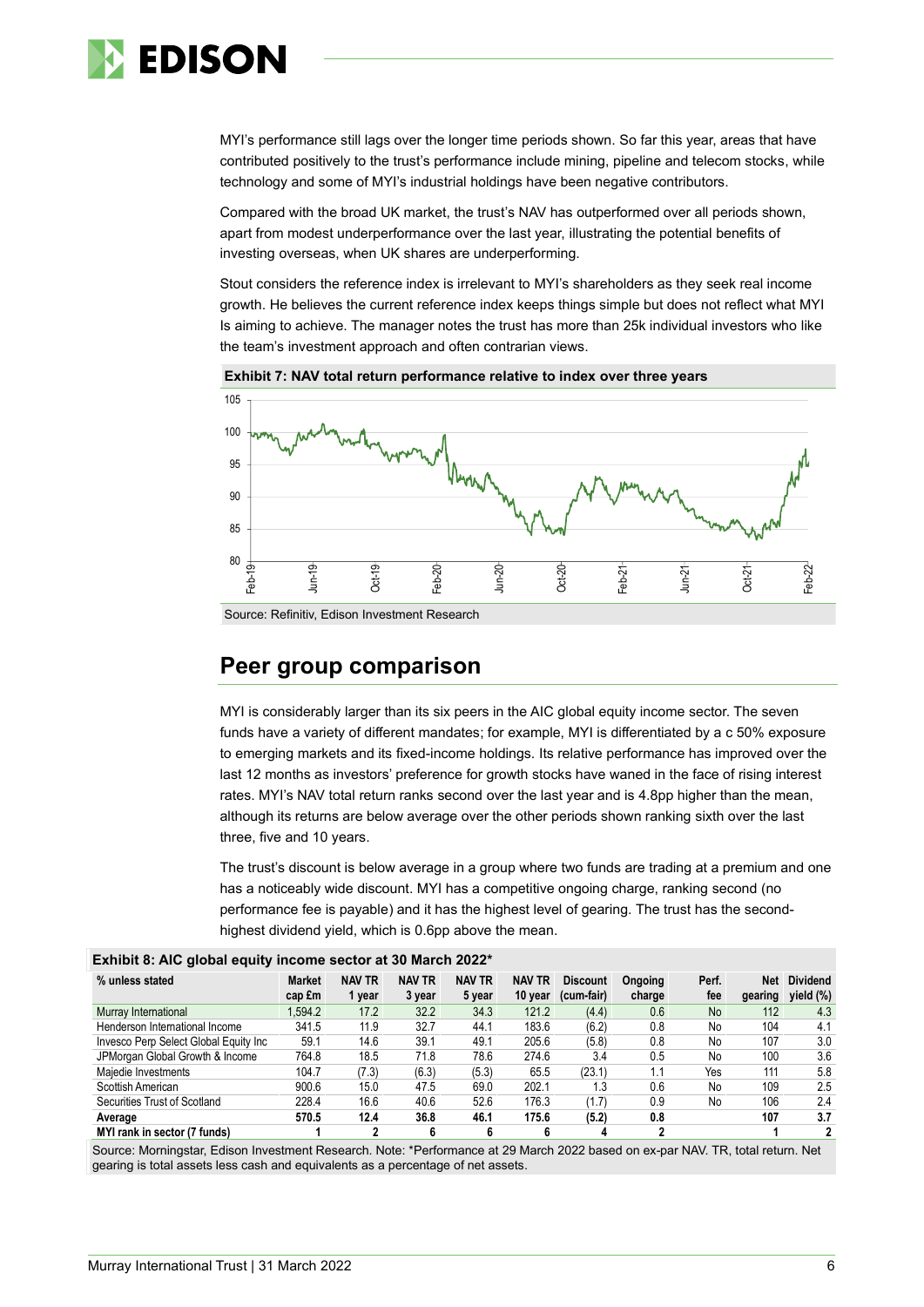

### **Dividends: Progressive policy will be maintained**

The managers are encouraged by how MYI's dividend receipts are coming back as businesses recover from the pandemic-induced slowdown. The trust's FY21 income per share was 51.7p, which was a 10.9% increase compared with 46.6p in FY20. The board has announced a 55.0p per share (0.94x covered) annual dividend in respect of FY21, which is 0.9% higher year-on-year and compares with the 7.5% increase in the Retail Price Index in 2021. This represents the 17th consecutive year of higher annual distributions. Payment of the final dividend will require £23.9m of the year-end £62.9m revenue reserves to be utilised. The remaining £39.0m is equivalent to c 0.6x the FY21 annual payment. Starting in 2021, the manager is now able to write covered put and call options on underlying portfolio investments and employ stock lending to generate a modestly higher level of income. Based on its current share price, MYI offers an attractive 4.3% dividend yield.





Source: Bloomberg, Edison Investment Research

### **Valuation: Scope for a narrower discount**

Over the last year, MYI's discount has widened meaningfully (Exhibit 10); there is potential for a higher valuation if the trust's relative performance continues to improve. The current 3.8% discount to cum-income NAV compares with a range of a 4.0% premium to a 9.3% discount over the last 12 months. It is wider than the average discounts of 3.3%, 1.7% and 0.5% over the last one, three and five years respectively.



Renewed annually, the board has the authority to issue up to 10% and repurchase up to 14.99% of MYI's issued share capital. Aiming to reduce volatility in the trust's valuation and make a small positive contribution to the NAV, the board repurchases shares if they trade at a persistent discount to ex-income NAV, while issuing shares if they trade at a persistent premium to cum-income NAV.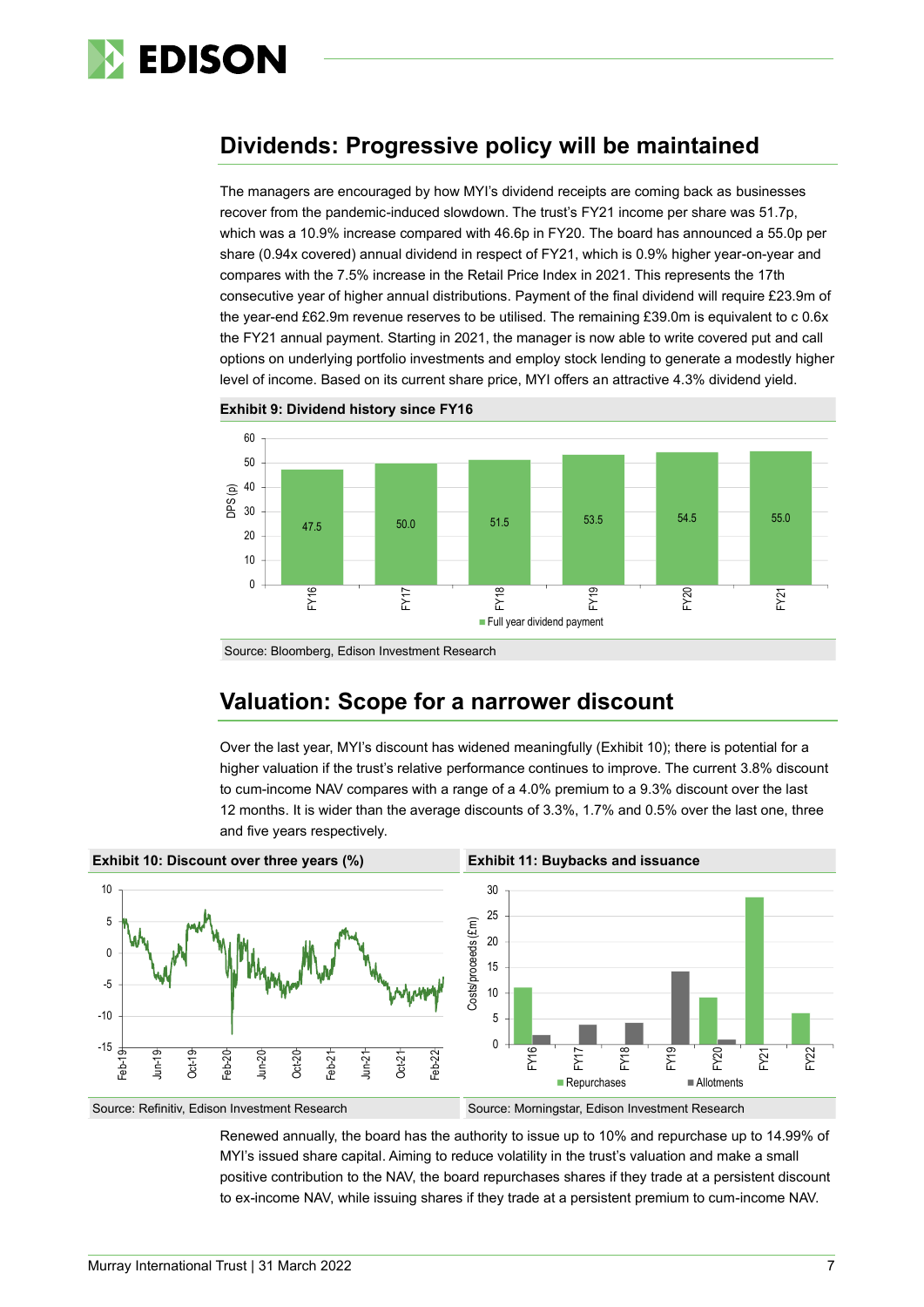

During FY21, c 2.6m shares were repurchased and held in treasury (Exhibit 11), which was c 2.0% of MYI's share base.

### **Fund profile: Differentiated geographic exposure**

Launched in December 1907, MYI is one of the oldest UK investment trusts; it is listed on the Main Market of the London Stock Exchange. Bruce Stout, a senior investment director in abrdn's global equity team, has been the trust's lead manager since 2004, although he has been directly involved with MYI since 1992. He works closely with investment directors Martin Connaghan and Samantha Fitzpatrick. The team aims to generate long-term capital growth (while preserving capital during periods of stock market weakness) and an above-average dividend yield from a globally diversified portfolio of equities and fixed-income securities. Around 50% of the fund is invested in emerging markets as the managers believe these regions offer the prospect of higher economic growth alongside relatively attractive company valuations.

MYI's performance is now measured against an All-World reference index; before 27 April 2020 it was benchmarked against a composite measure (40% UK and 60% world ex-UK). The trust's investment objective was also changed on this date, aiming to achieve an above-average dividend yield, with long-term growth in dividends and capital ahead of inflation, by investing principally in global equities (MYI's prior aim was to achieve a total return greater than its benchmark by investing predominantly in equities worldwide). The board believes the different wording gives shareholders a clearer picture of what the trust is trying to deliver.

There are no geographic or sector limits on portfolio construction, but at the time of investment, a maximum 15% of the fund is permitted in a single security, although in practice this percentage is much lower. From time to time, the trust may invest in equity-related securities such as depositary receipts, preference shares or unlisted companies and derivatives are permitted for efficient portfolio management. Gearing of up to 30% of NAV is permitted (in normal market conditions); at 25 March 2022, net gearing was 11.3%.

### **Investment process: Bottom-up stock selection**

Stocks are selected on a bottom-up basis, so sector, regional and country allocations are a result of these decisions. abrdn employs a long-term approach, focusing on companies that its research analysts identify as high quality. Firms are considered on five key factors: the durability of its business model and its economic moat; the attractiveness of the industry in which it operates; the strength of its financials; the capability of its management team; and an assessment of its ESG credentials. Company valuations are assessed across a variety of relevant measures including earnings yields, free cash flow yields and dividend yields. The manager targets a double-digit annual total return from MYI's holdings, selecting companies that have the most attractive quality and valuation characteristics, while offering the best expected risk-adjusted returns. abrdn uses a global coverage list that is constructed by each of the specialist regional analyst teams (UK, Europe, Asia Pacific ex-Japan, North America, Japan and emerging markets) containing all companies with buy-and-hold recommendations, which provides the trust's investment universe.

For MYI's fixed-income holdings, the process for selecting and monitoring both sovereign and corporate bonds follows the same methodology used for equity investment. Portfolio geographic and sector exposures are a function of each security's relative valuation and prospects.

Within the portfolio there are typically 60–80 companies across the market-cap spectrum ranging from position sizes of between c 1% and c 5%. Equity holdings are generally initiated at around 1.0% to 1.5% of the fund, while initial fixed income positions tend to be smaller. If a holding reaches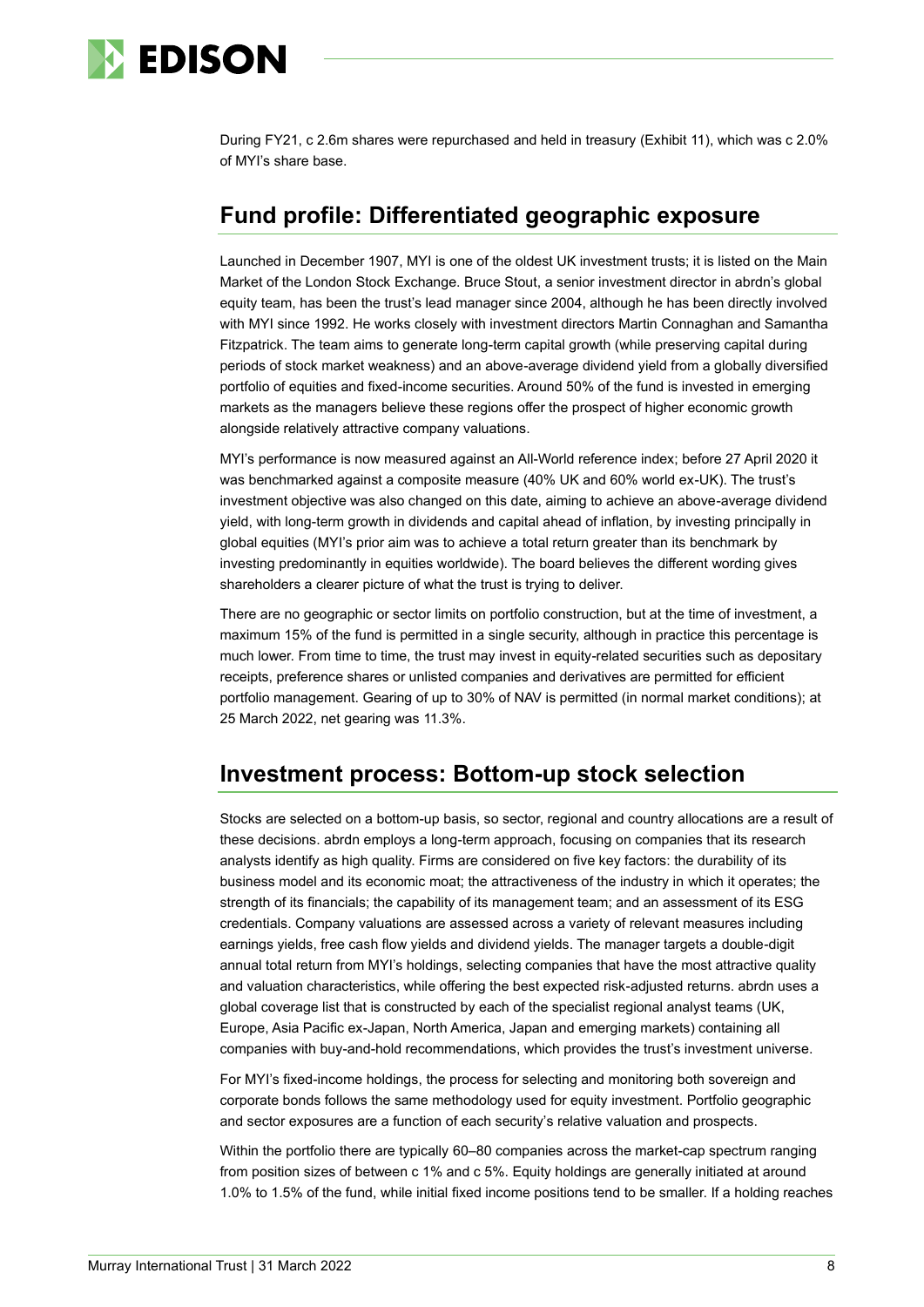

5% of the portfolio, it is trimmed within 30 days and the manager will sell a holding within 30 days if it is no longer rated buy or hold on the global coverage list.

### **MYI's approach to ESG**

Although ESG and climate-related factors are not the overriding criteria in relation to Stout's portfolio decisions, they do form a very important part of the investment process and have done so for more than 30 years for three key reasons:

- Financial returns: ESG factors can be financially material; companies that take their responsibilities seriously tend to outperform those that do not.
- Fuller insight: systematically assessing a company's ESG risks and opportunities alongside other financial metrics leads to better investment decisions.
- ◼ Corporate advancement: informed and constructive engagement helps foster higher-quality companies, thereby protecting and enhancing the value of MYI's investments.

The manager can draw on the resources of abrdn's ESG equity analysts and central ESG investment team (more than 20 experienced specialists) who collaborate to generate a deep understanding of the ESG risks and opportunities associated with each company analysed.

Climate change risks are vast and becoming increasingly financially material for many of abrdn's investments not only in the high-emitting sectors, such as energy, utilities and transportation, but also along the supply chain, for providers of finance and in those reliant on agricultural outputs and water. Companies that successfully manage climate change risks are expected to perform better over the long term.

A systematic and globally applied approach to evaluating stocks allows abrdn to compare companies consistently on their ESG credentials – both regionally and against their peer group. Findings from research and company meetings are captured in formal research notes. All firms analysed are allocated an ESG rating between 1 and 5, where 1 is best in class; 2, leader; 3, average; 4, below average; and 5, laggard. Once abrdn invests in a company, it is committed to helping that firm maintain or raise its ESG standards further. Regular engagement is seen as a necessary fulfilment of its duty as a responsible steward of clients' assets and provides an opportunity to share examples of best practice seen in other companies.

### **Gearing**

MYI has total borrowings of £200m with The Royal Bank of Scotland International (RBSI): a £50m 10-year senior unsecured loan note at an all-in annualised interest rate of 2.240% expiring on 31 May 2031 and three unsecured fixed-rate term loans (£60m at 1.715% expiring on 31 May 2022, £60m at 2.328% expiring on 31 May 2023 and £30m at 2.250% expiring on 16 May 2024). The trust also has a £150m facility available for drawdown, which the board intends to use to repay MYI's existing RBSI debt as it falls due over the coming years. On 8 March 2022, MYI's board announced that it had agreed terms to utilise part of its £150m shelf facility, via the issuance of a £60m 15-year senior unsecured loan note at a fixed rate of 2.83%. This will be used to repay the £60m fixed-rate term loan that expires on 31 May 2022. Following this drawdown, £90m of the shelf facility will remain available for a further four-year period. At 25 March 2022, net gearing was 11.3%.

### **Fees and charges**

From 1 January 2022, MYI has a reduced tiered fee structure of 0.5% of NAV up to £500m and 0.4% of NAV above this level (previously 0.5% of NAV up to £1.2bn and 0.425% of NAV above £1.2bn). It is split 30:70 between the revenue and capital accounts respectively. In FY21, the trust's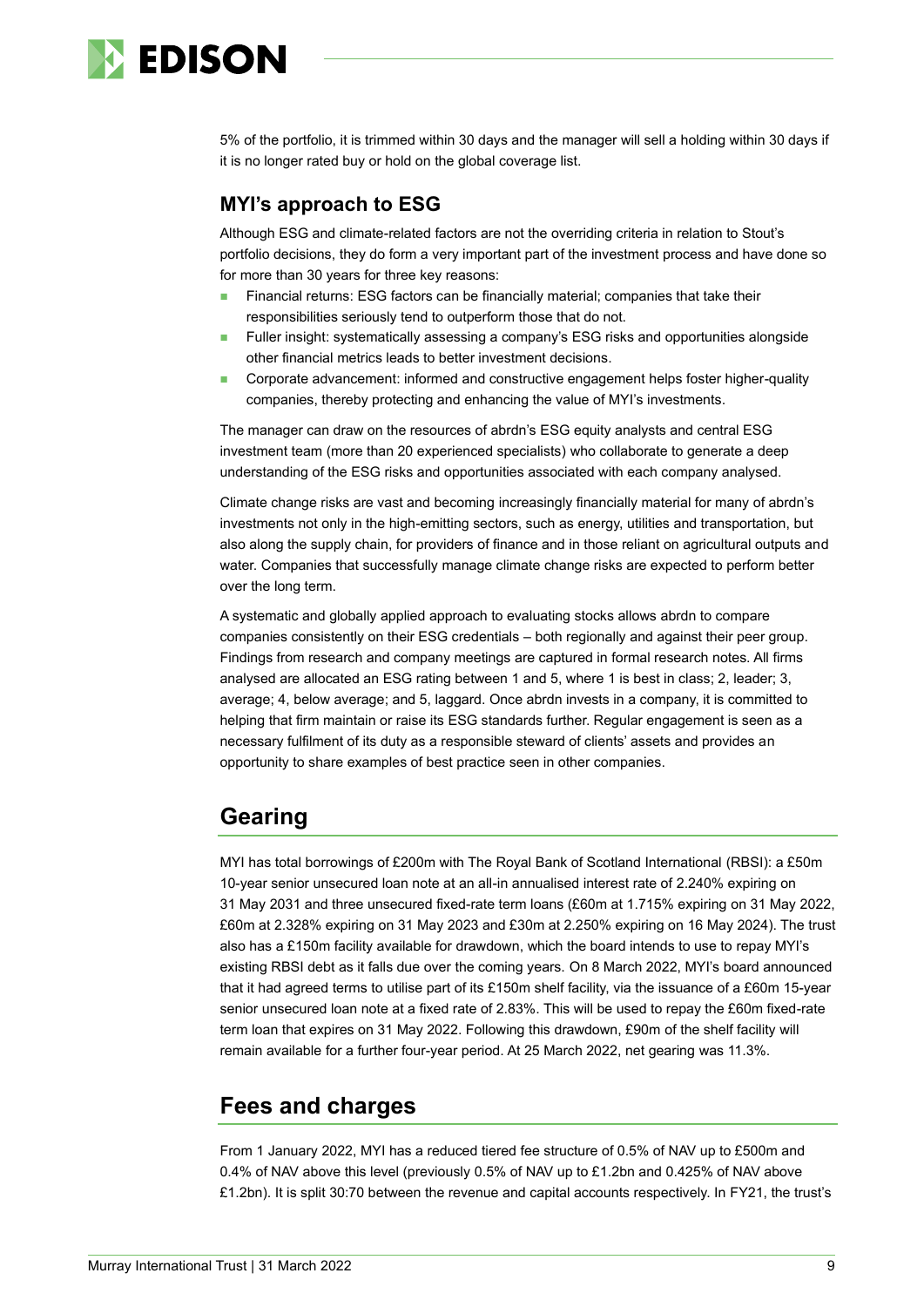

ongoing charge was 0.59%, which was 9bp lower than 0.68% in FY20. The board remains focused on controlling costs, and with all other things being equal, the lower management fee should help to contribute to a further reduction in the ongoing charge in the future.

### **Capital structure**

MYI is a conventional investment trust with one class of share; there are 125.3m ordinary shares in issue, with a further 4.1m shares held in treasury, and its average daily trading volume over the last 12 months is c 175k shares.



## **The board**

| Exhibit 14: MYI's board of directors at the end of FY21                                      |                     |                             |                              |  |  |  |
|----------------------------------------------------------------------------------------------|---------------------|-----------------------------|------------------------------|--|--|--|
| <b>Board member</b>                                                                          | Date of appointment | <b>Remuneration in FY21</b> | Shareholding at 3 March 2022 |  |  |  |
| David Hardie (chairman)*                                                                     | 1 May 2014          | £38,280                     | 15,643                       |  |  |  |
| Alexandra Mackesy                                                                            | 1 May 2016          | £29.570                     | 975                          |  |  |  |
| Claire Binyon                                                                                | 1 May 2018          | £32.117                     | 1.213                        |  |  |  |
| Nicholas Melhuish                                                                            | 1 May 2021          | £18.667                     | 2.563                        |  |  |  |
| Source: MVL Note: *Appointed as interim chairman in August 2021 and chairman in October 2021 |                     |                             |                              |  |  |  |

s interim chairman in August 2021 and chairman in October 2

The board is recruiting an additional independent non-executive director using an external recruitment consultant.